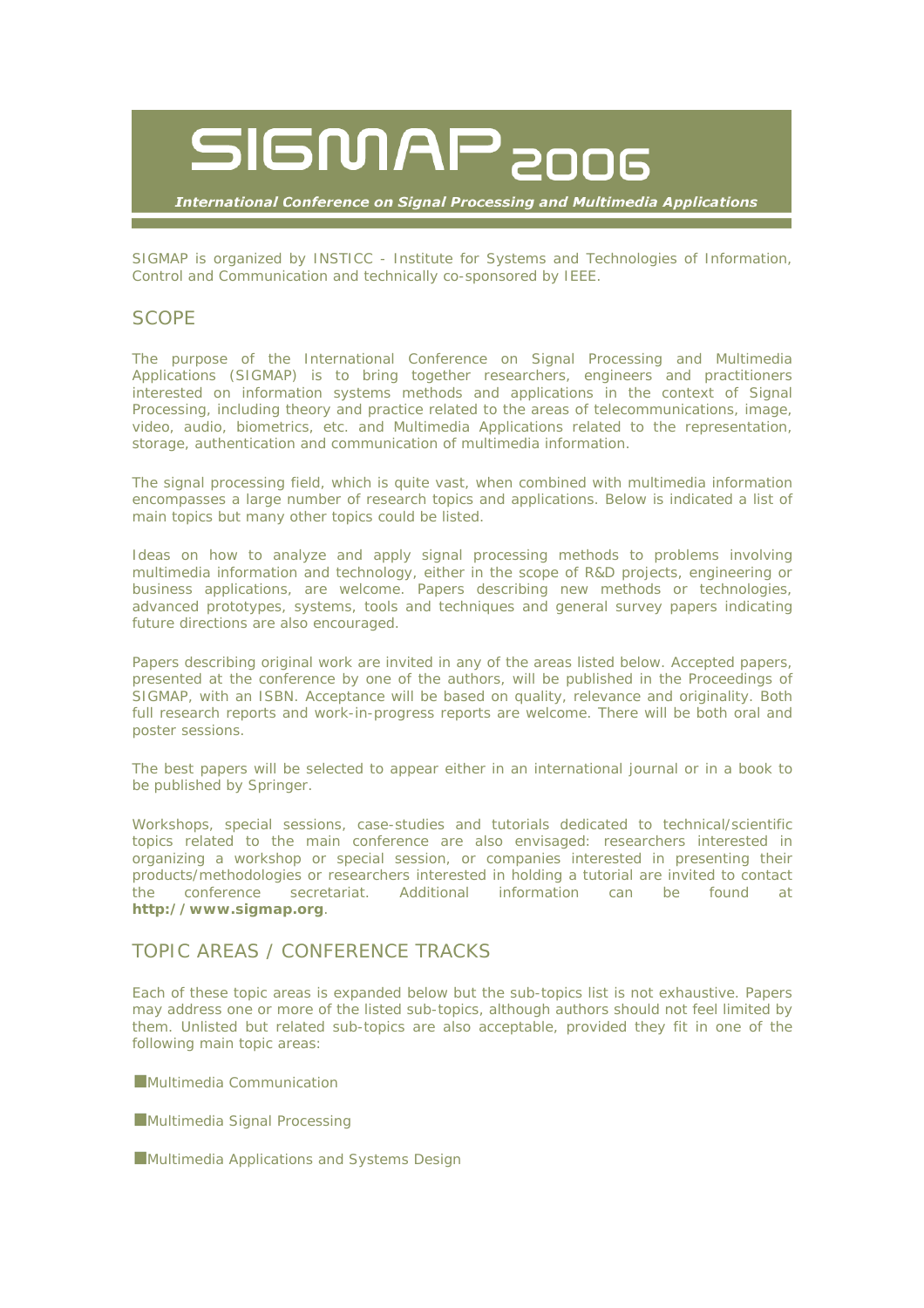Area 1: Multimedia Communication

- **Digital Audio & Video Broadcasting**
- **Digital Television**
- **Traffic Modelling for Multimedia**
- **Multimedia and VoIP Services & Technologies**
- **Audio and Video Streaming (IPv4 / IPv6)**
- **Video and Speech Coding and Recognition**
- **MPEG Standards and Universal Multimedia Adaptation**
- **Internet Audio Applications**
- **Internet QoS for Multimedia Applications**
- **Mobile Multimedia Information Transmission**
- Remote Sensing
- **IP video/web conferencing**
- **Multimedia e-commerce**

Area 2 : Multimedia Signal Processing

- **Modalities: audio, speech, visual, graphics, other**
- **Image and Video Compression**
- **Music Processing**
- **Machine Learning for Signal Processing**
- **-** Joint Audio/Visual and Multimodal Processing
- Joint Source/Channel Coding
- **Multidimensional Signal Processing**
- Sensor Array and Multichannel Signal Processing
- Signal Processing for Data Storage
- **Bio-imaging and signal processing**
- **Biometrics and Pattern Recognition**
- **Adaptive Signal Processing**
- Signal Processing Education
- **Neural Networks and Genetic Algorithms**

Area 3 : Multimedia Applications and Systems Design

- **Distributed Multimedia Systems**
- **Image and Video Databases**
- **Content analysis and Recognition**
- **Multimedia Indexing and Retrieval**
- **Authentication and Watermarking**
- **Entertainment and games**
- Distance learning over the Internet
- **Human-Machine Interfaces and Interaction using multiple modalities**<br> **Human Perception (including integration of art and technology)**
- Human Perception (including integration of art and technology)
- **■** Multimedia Hardware and Software
- **Multimedia Information Appliances and Consumer Devices**
- Design and Implementation of Signal Processing Systems

### **WORKSHOPS**

SIGMAP 2006 expects to host several workshops. If you would like to propose the organization of a workshop to be held in conjunction with SIGMAP 2006, please contact the secretariat as soon as possible.

### KEYNOTE SPEAKERS

- Fernando Pereira, Instituto Superior Técnico - Instituto de Telecomunicações, Portugal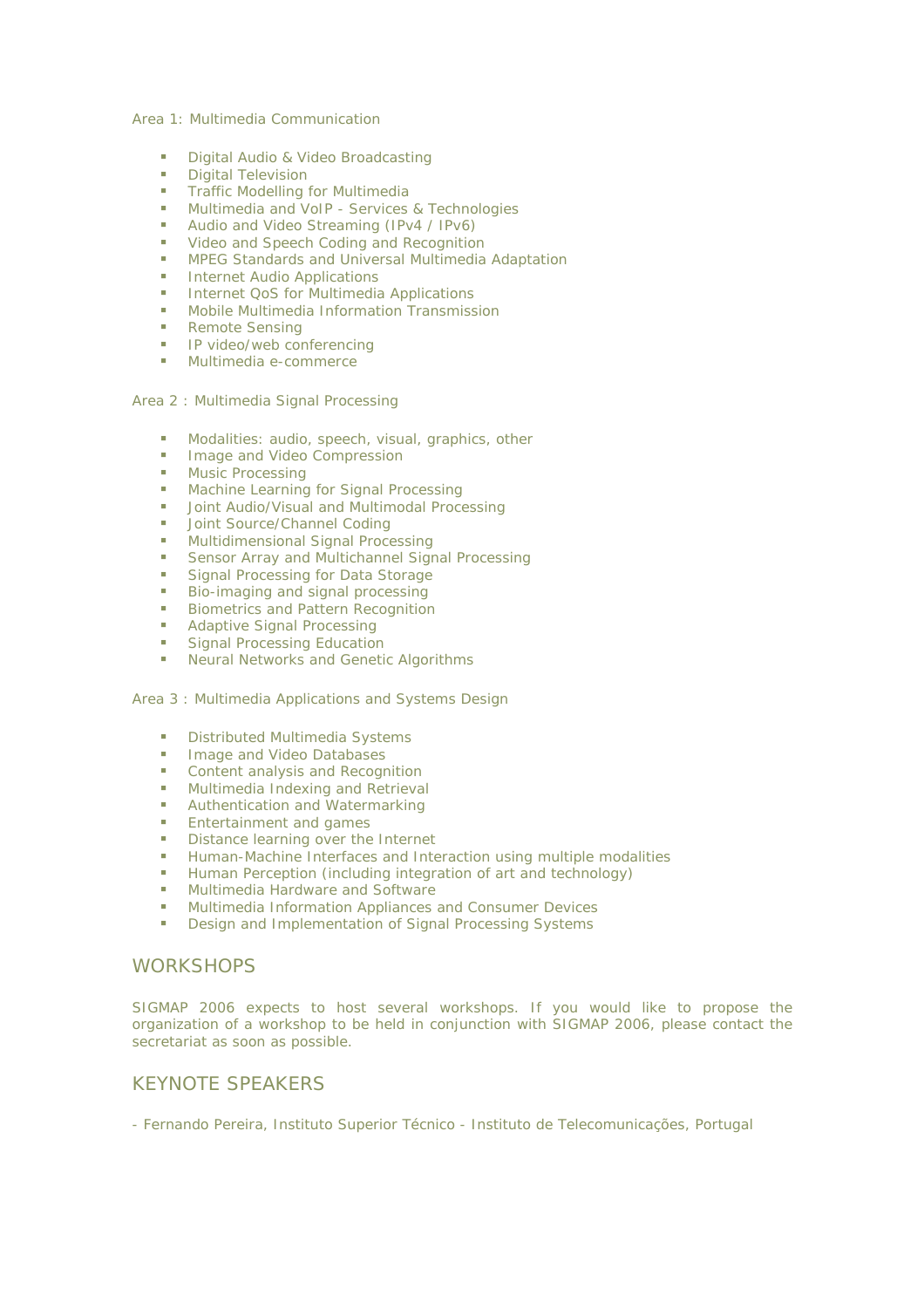## TUTORIALS

SIGMAP 2006 will include several tutorials, to be lectured the day before the conference opening. If you would like to propose a tutorial for SIGMAP 2006, please contact the secretariat as soon as possible. Proposals should specify the topic and scope of the tutorial, the background knowledge expected of the participants, and a short CV of the instructor(s).

## SUBMISSION OF PAPERS

Authors should submit a complete paper in English of up to 8 A4 pages, using the submission procedure indicated below. The program committee will review all papers and the contact author of each paper will be notified of the result, by email. Each paper should clearly indicate the nature of its technical/scientific contribution, and the problems, domains or environments to which it is applicable. Authors must also indicate the conference track to which the paper is submitted. The paper must be carefully checked for correct grammar and spelling.

#### Paper submission procedure

1. A "blind" paper evaluation method will be used. To facilitate that, the authors are kindly requested to produce and provide the full paper, WITHOUT any reference to the authors. The manuscript must contain, in its first page, the paper title, an abstract and a list of keywords but NO NAMES OR CONTACT DETAILS WHATSOEVER are to be included in any part of this file.

2. The contact author will then use the SIGMAP web-based submission facility available at the conference web site, **http://www.sigmap.org/** to enter the contact information of all paper authors plus the file indicated in point 1, above. The facility will automatically send a submission acknowledgement, by email, to the author indicated as "contact author".

The camera-ready format will be enforced only for accepted papers, but authors are encouraged to use it also for paper submissions, in order to reduce extra work later. Two templates are provided at the conference web site: one for Latex and another for MS Word. Due to space limitations in the Proceedings, the camera-ready version will be limited to 8 (eight) pages for full papers, 6 (six) for short papers (progress reports) and 4 (four) for poster presentations. If absolutely needed, it will be allowed to increase the total number of pages, by 4 extra pages. However, for each excess page the author will have to pay an additional fee.

## PUBLICATIONS

A SIGMAP 2006 papers will be indexed by DBLP.

All accepted papers will be published in the conference proceedings, under an ISBN reference, in paper and in CD-ROM support.

A book including a selection of the best conference papers will be edited and published by Springer.

The publication of extended versions of outstanding conference papers is also a possibility being discussed with several scientific journals.

# IMPORTANT DEADLINES

Full Paper Submission: 3rd April 2006 Author Notification: 24th May 2006 Final Paper Submission and Registration: 8th June 2006 Conference Date: 7-10 August 2006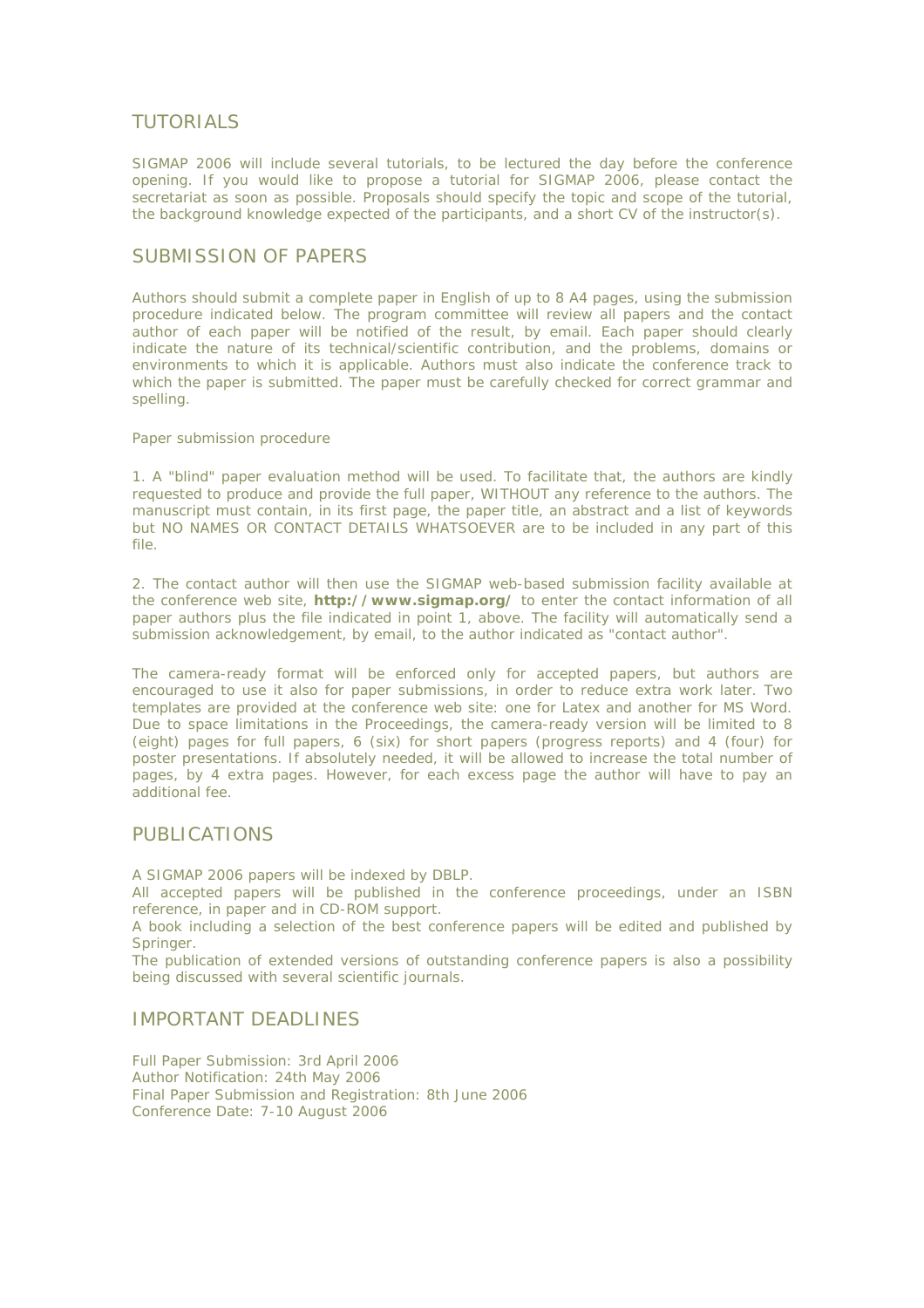## **SECRETARIAT**

SIGMAP Secretariat INSTICC - Institute for Systems and Technologies of Information, Control and Communication Av. D.Manuel I, 27 r/c esq, 2910-595 Setúbal – Portugal Tel.: +351 265 520 185 Fax: +351 265 520 186 E-mail: secretariat@sigmap.org Web: **http://www.sigmap.org**

### PROGRAM CHAIR

**Sérgio Faria** (ESTG I.P.Leiria, Portugal) **Pedro Assunção** (ESTG I.P.Leiria, Portugal)

### PROGRAM COMMITTEE

Ralf Ackermann, TU Darmstadt, KOM, Germany João Ascenso, Instituto Superior de Engenharia de Lisboa, Instituto de Telecomunicações, Portugal Jaakko Astola, Tampere University of Technology, Finland Samir Attallah, National University of Singapore, Singapore Noboru Babaguchi, Osaka University, Japan Younès Bennani, University of Paris, France Shuvra Bhattacharyya, University of Maryland, U.S.A Jianfei Cai, Nanyang Technological University, Singapore Lap-Pui Chau, Nanyang Technological University, Singapore Ryszard S. Choras, University of Technology & Agriculture, Poland Paulo Correia, Instituto Superior Técnico - Instituto de Telecomunicações, Portugal Chitra Dorai, IBM T.J. Watson Research Center, U.S.A Anibal Ferreira, University of Porto, Portugal Marco Furini, University of Piemonte Orientale, Italy Mathew George, National University of Singapore, Singapore Fary Z Ghassemlooy, Northumbria University, U.K Lorenzo Granai, Ecole Polytechnique Fédérale de Lausanne, Switzerland Xian-Sheng Hua, Microsoft Research Asia, China Jiri Jan, University of Technology Brno, Czech Republic Hyoung-Joong Kim, Kangwon National University, Korea Stefanos Kollias, NTUA, Greece Kai-Kuang Ma, Nanyang Technological University, Singapore Antonio De Maio, University of Naples "Federico II", Italy Manuel Perez Malumbres, Miguel Hernandez University, Spain Hong Man, Stevens Institute of Technology, United States of America Andreas Maras, University of Peloponnese, Greece Majid Mirmehdi, University of Bristol, U.K Antonio Navarro, Aveiro University, Portugal Haldun M. Ozaktas, Bilkent University, Turkey Andrew Perkis, NTNU, Norway Béatrice Pesquet-Popescu, ENST Paris, France Maria Paula Queluz, Instituto Superior Técnico - Instituto de Telecomunicações, Portugal Dimitris Rigas, Univeristy of Bradford, U.K Abdulmotaleb El Saddik, University of Ottawa, Canada Raimondo Schettini, University of Milano Bicocca, Italy Timothy K. Shih, Tamkang University, Taiwan Eduardo da Silva, COPPE/UFRJ, Brazil Wladyslaw Skarbek, Warsaw University of Technology, Poland John Sorensen, IT University of Copenhagen, Denmark Yutaka Takahashi, Kyoto University, Japan Qi Tian, The University of Texas at San Antonio, U.S.A